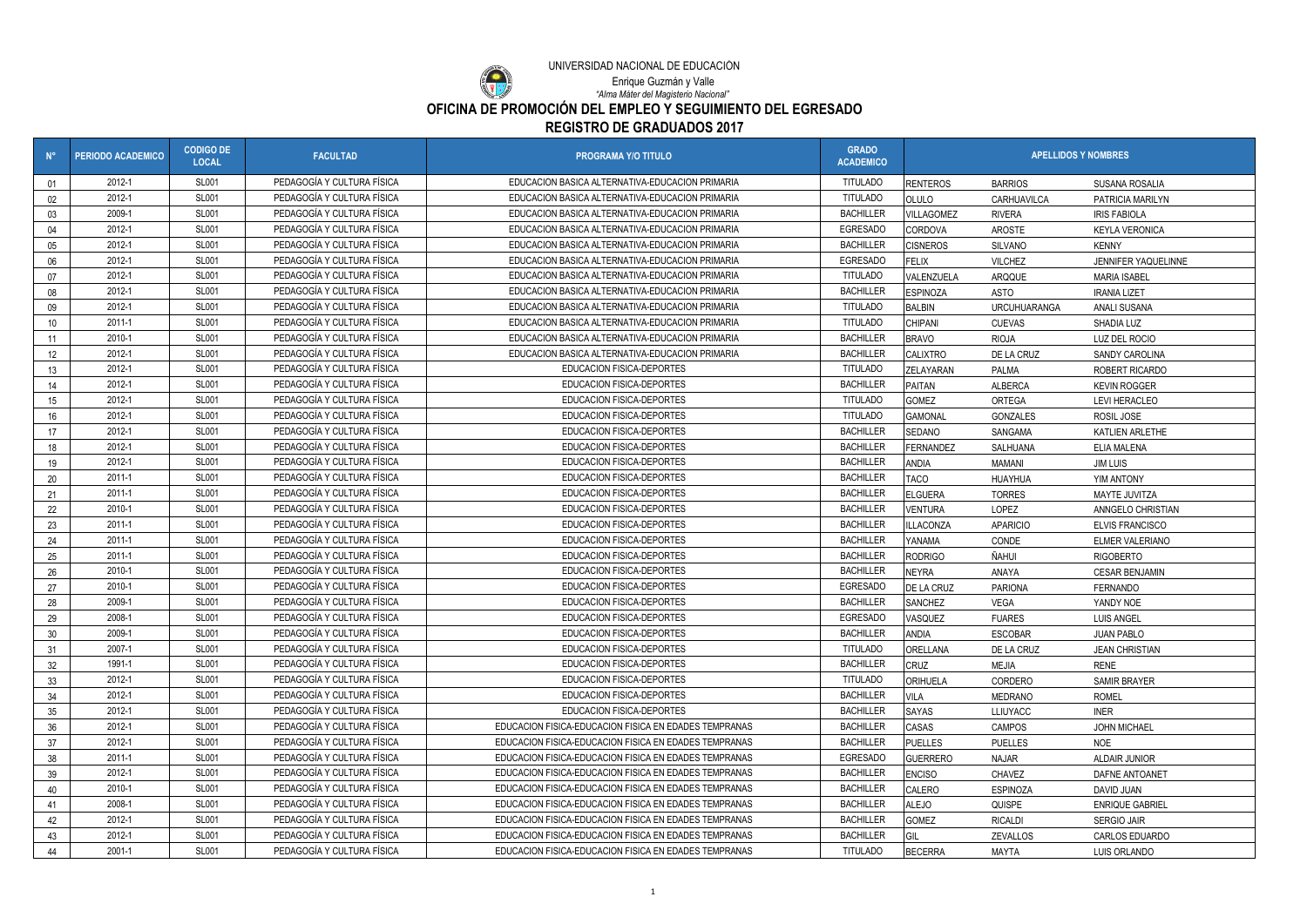

**OFICINA DE PROMOCIÓN DEL EMPLEO Y SEGUIMIENTO DEL EGRESADO**

## **REGISTRO DE GRADUADOS 2017**

*"Alma Máter del Magisterio Nacional"* Enrique Guzmán y Valle

| $N^{\circ}$          | <b>PERIODO ACADEMICO</b> | <b>CODIGO DE</b><br><b>LOCAL</b> | <b>FACULTAD</b>            | <b>PROGRAMA Y/O TITULO</b>                                  | <b>GRADO</b><br><b>ACADEMICO</b> | <b>APELLIDOS Y NOMBRES</b> |                                          |                                |  |
|----------------------|--------------------------|----------------------------------|----------------------------|-------------------------------------------------------------|----------------------------------|----------------------------|------------------------------------------|--------------------------------|--|
| 45                   | 2007-1                   | <b>SL001</b>                     | PEDAGOGÍA Y CULTURA FÍSICA | EDUCACION FISICA-EDUCACION FISICA EN POBLACIONES ESPECIALES | <b>BACHILLER</b>                 | <b>GAVIDIA</b>             | SAMANIEGO                                | YENNI MARIA                    |  |
| 46                   | 2012-1                   | <b>SL001</b>                     | PEDAGOGÍA Y CULTURA FÍSICA | EDUCACION FISICA-EDUCACION FISICA EN POBLACIONES ESPECIALES | <b>TITULADO</b>                  | <b>DIAZ</b>                | <b>RIOS</b>                              | JHOSELYN YVETTE                |  |
| 47                   | 2012-1                   | <b>SL001</b>                     | PEDAGOGÍA Y CULTURA FÍSICA | EDUCACION FISICA-EDUCACION FISICA EN POBLACIONES ESPECIALES | <b>BACHILLER</b>                 | <b>MANCO</b>               | <b>CHIRINOS</b>                          | <b>CARLOS RAUL</b>             |  |
| 48                   | 2012-1                   | <b>SL001</b>                     | PEDAGOGÍA Y CULTURA FÍSICA | EDUCACION FISICA-EDUCACION FISICA EN POBLACIONES ESPECIALES | <b>TITULADO</b>                  | <b>TAFUR</b>               | SOMOZA                                   | <b>MARCO ANTONIO</b>           |  |
| 49                   | 2012-1                   | <b>SL001</b>                     | PEDAGOGÍA Y CULTURA FÍSICA | EDUCACION FISICA-EDUCACION FISICA EN POBLACIONES ESPECIALES | <b>BACHILLER</b>                 | <b>URIARTE</b>             | FERNANDEZ                                | <b>YRBIN RAUL</b>              |  |
| 50                   | 2012-1                   | <b>SL001</b>                     | PEDAGOGÍA Y CULTURA FÍSICA | EDUCACION FISICA-EDUCACION FISICA EN POBLACIONES ESPECIALES | <b>BACHILLER</b>                 | PARQUE                     | <b>MARIN</b>                             | <b>EDSON WILY</b>              |  |
| 51                   | 2001-1                   | <b>SL001</b>                     | PEDAGOGÍA Y CULTURA FÍSICA | EDUCACIÓN PRIMARIA                                          | <b>BACHILLER</b>                 | <b>GASTELU</b>             | SOTO                                     | <b>ROBERTH MOISES</b>          |  |
| 52                   | 1994-1                   | <b>SL001</b>                     | PEDAGOGÍA Y CULTURA FÍSICA | EDUCACIÓN PRIMARIA                                          | <b>BACHILLER</b>                 | <b>MUÑOZ</b>               | <b>MATELLINI</b>                         | SILVIA MARIA LUISA             |  |
| 53                   | 2012-1                   | <b>SL001</b>                     | PEDAGOGÍA Y CULTURA FÍSICA | EDUCACION PRIMARIA-EDUCACION BASICA ALTERNATIVA             | <b>BACHILLER</b>                 | LANDEO                     | <b>FLORES</b>                            | THAIZ GUADALUPE                |  |
| 54                   | 2012-1                   | <b>SL001</b>                     | PEDAGOGÍA Y CULTURA FÍSICA | EDUCACION PRIMARIA-EDUCACION BASICA ALTERNATIVA             | <b>BACHILLER</b>                 | <b>MAXIMILIANO</b>         | <b>REYES</b>                             | ROSA BLANCA                    |  |
| 55                   | 2012-1                   | <b>SL001</b>                     | PEDAGOGÍA Y CULTURA FÍSICA | EDUCACION PRIMARIA-EDUCACION BASICA ALTERNATIVA             | <b>BACHILLER</b>                 | QUISPE                     | HUAYHUA                                  | <b>LINDA</b>                   |  |
| 56                   | 2012-1                   | <b>SL001</b>                     | PEDAGOGÍA Y CULTURA FÍSICA | EDUCACION PRIMARIA-EDUCACION BASICA ALTERNATIVA             | <b>BACHILLER</b>                 | <b>REYES</b>               | <b>INGA</b>                              | <b>JOSELYN KARINA</b>          |  |
| 57                   | 2012-1                   | <b>SL001</b>                     | PEDAGOGÍA Y CULTURA FÍSICA | EDUCACION PRIMARIA-EDUCACION BASICA ALTERNATIVA             | <b>TITULADO</b>                  | <b>SANCHEZ</b>             | <b>BARZOLA</b>                           | <b>KARENT ROCIO</b>            |  |
| 58                   | 2012-1                   | <b>SL001</b>                     | PEDAGOGÍA Y CULTURA FÍSICA | EDUCACION PRIMARIA-EDUCACION BASICA ALTERNATIVA             | <b>BACHILLER</b>                 | SALDAÑA                    | VALDIVIEZO                               | <b>JACOVED TABITA</b>          |  |
| 59                   | 2012-1                   | <b>SL001</b>                     | PEDAGOGÍA Y CULTURA FÍSICA | EDUCACION PRIMARIA-EDUCACION BASICA ALTERNATIVA             | <b>TITULADO</b>                  | ABARCA                     | <b>MALLQUI</b>                           | <b>JACKELINE PRICILA</b>       |  |
| 60                   | 2012-1                   | <b>SL001</b>                     | PEDAGOGÍA Y CULTURA FÍSICA | EDUCACION PRIMARIA-EDUCACION BASICA ALTERNATIVA             | <b>TITULADO</b>                  | <b>CRUZ</b>                | <b>TEREZO</b>                            | <b>NURIA EMMA</b>              |  |
| 61                   | 2012-1                   | <b>SL001</b>                     | PEDAGOGÍA Y CULTURA FÍSICA | EDUCACION PRIMARIA-EDUCACION BASICA ALTERNATIVA             | <b>TITULADO</b>                  | <b>GALVEZ</b>              | <b>CUENCA</b>                            | <b>CINTHIA JANETH</b>          |  |
| 62                   | 2012-1                   | <b>SL001</b>                     | PEDAGOGÍA Y CULTURA FÍSICA | EDUCACION PRIMARIA-EDUCACION BASICA ALTERNATIVA             | <b>TITULADC</b>                  | <b>GUZMAN</b>              | <b>LIMAS</b>                             | <b>HELLEN KELLER</b>           |  |
| 63                   | 2012-1                   | <b>SL001</b>                     | PEDAGOGÍA Y CULTURA FÍSICA | EDUCACION PRIMARIA-EDUCACION BASICA ALTERNATIVA             | <b>TITULADO</b>                  | <b>DIAZ</b>                | <b>FIESTAS</b>                           | <b>GLORIA STEEFANY EULOGIA</b> |  |
| 64                   | 2012-1                   | <b>SL001</b>                     | PEDAGOGÍA Y CULTURA FÍSICA | EDUCACION PRIMARIA-EDUCACION BASICA ALTERNATIVA             | <b>BACHILLER</b>                 | <b>CHACMANA</b>            | <b>CUETO</b>                             | <b>HERLINDA</b>                |  |
| 65                   | 2012-1                   | <b>SL001</b>                     | PEDAGOGÍA Y CULTURA FÍSICA | EDUCACION PRIMARIA-EDUCACION BASICA ALTERNATIVA             | <b>BACHILLER</b>                 | <b>CIEZA</b>               | FERNANDEZ                                | <b>EBEL ROCIO</b>              |  |
| 66                   | 2012-1                   | <b>SL001</b>                     | PEDAGOGÍA Y CULTURA FÍSICA | EDUCACION PRIMARIA-EDUCACION BASICA ALTERNATIVA             | <b>BACHILLER</b>                 | TELLO                      | <b>ESPINOZA</b>                          | CYNTHIA GABRIELA               |  |
| 67                   | 2012-1                   | <b>SL001</b>                     | PEDAGOGÍA Y CULTURA FÍSICA | EDUCACION PRIMARIA-EDUCACION BASICA ALTERNATIVA             | <b>BACHILLER</b>                 | <b>TINEO</b>               | <b>MENDOZA</b>                           | <b>ROCIO</b>                   |  |
| 68                   | 2012-1                   | <b>SL001</b>                     | PEDAGOGÍA Y CULTURA FÍSICA | EDUCACION PRIMARIA-EDUCACION BASICA ALTERNATIVA             | <b>BACHILLER</b>                 | <b>ARZAPALO</b>            | YASMIN SOL<br><b>OCHOA</b>               |                                |  |
| 69                   | 2012-1                   | <b>SL001</b>                     | PEDAGOGÍA Y CULTURA FÍSICA | EDUCACION PRIMARIA-EDUCACION BASICA ALTERNATIVA             | <b>BACHILLER</b>                 | ATAUCUSI                   | <b>HUEYTA</b><br><b>KEILA NIEVES</b>     |                                |  |
| 70                   | 2012-1                   | <b>SL001</b>                     | PEDAGOGÍA Y CULTURA FÍSICA | EDUCACION PRIMARIA-EDUCACION BASICA ALTERNATIVA             | <b>BACHILLER</b>                 | LLAMOCCA                   | <b>CUAREZMA</b>                          | <b>MARICRUZ</b>                |  |
| 71                   | 2012-1                   | <b>SL001</b>                     | PEDAGOGÍA Y CULTURA FÍSICA | EDUCACION PRIMARIA-EDUCACION BASICA ALTERNATIVA             | <b>BACHILLER</b>                 | LOZANO                     | <b>RAMOS</b><br><b>ERIKA</b>             |                                |  |
| 72                   | 2012-1                   | <b>SL001</b>                     | PEDAGOGÍA Y CULTURA FÍSICA | EDUCACION PRIMARIA-EDUCACION BASICA ALTERNATIVA             | <b>BACHILLER</b>                 | <b>LOZANO</b>              | TRASLAVIÑA                               | JANITZA LIZANDRA               |  |
| 73                   | 2012-1                   | <b>SL001</b>                     | PEDAGOGÍA Y CULTURA FÍSICA | EDUCACION PRIMARIA-EDUCACION BASICA ALTERNATIVA             | <b>TITULADO</b>                  | <b>DIAZ</b>                | DE LA CRUZ                               | <b>ESTHER</b>                  |  |
| 71<br>$\overline{1}$ | 2012-1                   | <b>SL001</b>                     | PEDAGOGÍA Y CULTURA FÍSICA | EDUCACION PRIMARIA-EDUCACION BASICA ALTERNATIVA             | <b>BACHILLER</b>                 | MAYHUA                     | <b>AGUIRRE</b>                           | LEONILDA                       |  |
| 75                   | 2012-1                   | <b>SL001</b>                     | PEDAGOGÍA Y CULTURA FÍSICA | EDUCACION PRIMARIA-EDUCACION BASICA ALTERNATIVA             | <b>TITULADO</b>                  | <b>MEDINA</b>              | CAMACO                                   | <b>KELLY ISABEL</b>            |  |
| 76                   | 2012-1                   | <b>SL001</b>                     | PEDAGOGÍA Y CULTURA FÍSICA | EDUCACION PRIMARIA-EDUCACION BASICA ALTERNATIVA             | <b>BACHILLER</b>                 | <b>GALLEGO</b>             | <b>FLORES</b>                            | LEYDDY ELIZABETH               |  |
| 77                   | 2012-1                   | <b>SL001</b>                     | PEDAGOGÍA Y CULTURA FÍSICA | EDUCACION PRIMARIA-EDUCACION BASICA ALTERNATIVA             | <b>BACHILLER</b>                 | <b>GAMONAL</b>             | QUIROZ<br><b>DIANA LISSETH</b>           |                                |  |
| 78                   | 2012-1                   | <b>SL001</b>                     | PEDAGOGÍA Y CULTURA FÍSICA | EDUCACION PRIMARIA-EDUCACION BASICA ALTERNATIVA             | <b>BACHILLER</b>                 | <b>GUMEZ</b>               | CARDENAS<br>SANDRA CAROLINA              |                                |  |
| 79                   | 2012-1                   | <b>SL001</b>                     | PEDAGOGÍA Y CULTURA FÍSICA | EDUCACION PRIMARIA-EDUCACION BASICA ALTERNATIVA             | <b>BACHILLER</b>                 | VARGAS                     | <b>ALANYA</b><br><b>FIORELLA YADIRA</b>  |                                |  |
| 80                   | 2012-1                   | <b>SL001</b>                     | PEDAGOGÍA Y CULTURA FÍSICA | EDUCACION PRIMARIA-EDUCACION BASICA ALTERNATIVA             | <b>BACHILLER</b>                 | <b>VILCA</b>               | QUISPE<br>LUZ MARINA                     |                                |  |
| 81                   | 2012-1                   | <b>SL001</b>                     | PEDAGOGÍA Y CULTURA FÍSICA | EDUCACION PRIMARIA-EDUCACION BASICA ALTERNATIVA             | <b>BACHILLER</b>                 | <b>VILCHEZ</b>             | <b>MEDINA</b><br><b>JAQUELINE MIRIAM</b> |                                |  |
| 82                   | 2012-1                   | <b>SL001</b>                     | PEDAGOGÍA Y CULTURA FÍSICA | EDUCACION PRIMARIA-EDUCACION BASICA ALTERNATIVA             | <b>BACHILLER</b>                 | <b>CALLUPE</b>             | GANOZA<br><b>FLOR GABRIELA</b>           |                                |  |
| 83                   | 2012-1                   | <b>SL001</b>                     | PEDAGOGÍA Y CULTURA FÍSICA | EDUCACION PRIMARIA-EDUCACION BASICA ALTERNATIVA             | <b>BACHILLER</b>                 | MENDOZA                    | <b>NATEROS</b><br>KARIN DOROTEA          |                                |  |
| 84                   | 2012-1                   | <b>SL001</b>                     | PEDAGOGÍA Y CULTURA FÍSICA | EDUCACION PRIMARIA-EDUCACION BASICA ALTERNATIVA             | <b>BACHILLER</b>                 | <b>ZANABRIA</b>            | UBALDO                                   | KHATERINE JHANDRY              |  |
| 85                   | 2012-1                   | <b>SL001</b>                     | PEDAGOGÍA Y CULTURA FÍSICA | EDUCACION PRIMARIA-EDUCACION BASICA ALTERNATIVA             | <b>BACHILLER</b>                 | <b>ZEVALLOS</b>            | MAMANI                                   | ROSSMARY JUANA SILVINA         |  |
| 86                   | 2012-1                   | <b>SL001</b>                     | PEDAGOGÍA Y CULTURA FÍSICA | EDUCACION PRIMARIA-EDUCACION BASICA ALTERNATIVA             | <b>BACHILLER</b>                 | CASTILLO                   | <b>URRUTIA</b>                           | <b>KATHERINE LISSET</b>        |  |
| 87                   | 2012-1                   | <b>SL001</b>                     | PEDAGOGÍA Y CULTURA FÍSICA | EDUCACION PRIMARIA-EDUCACION BASICA ALTERNATIVA             | <b>BACHILLER</b>                 | <b>CERRON</b>              | VILLARROEL                               | <b>ERIKA PATRICIA</b>          |  |
| 88                   | 2012-1                   | <b>SL001</b>                     | PEDAGOGÍA Y CULTURA FÍSICA | EDUCACION PRIMARIA-EDUCACION BASICA ALTERNATIVA             | <b>BACHILLER</b>                 | <b>PUMA</b>                | PEREZ                                    | YAHAIRA MILAGROS               |  |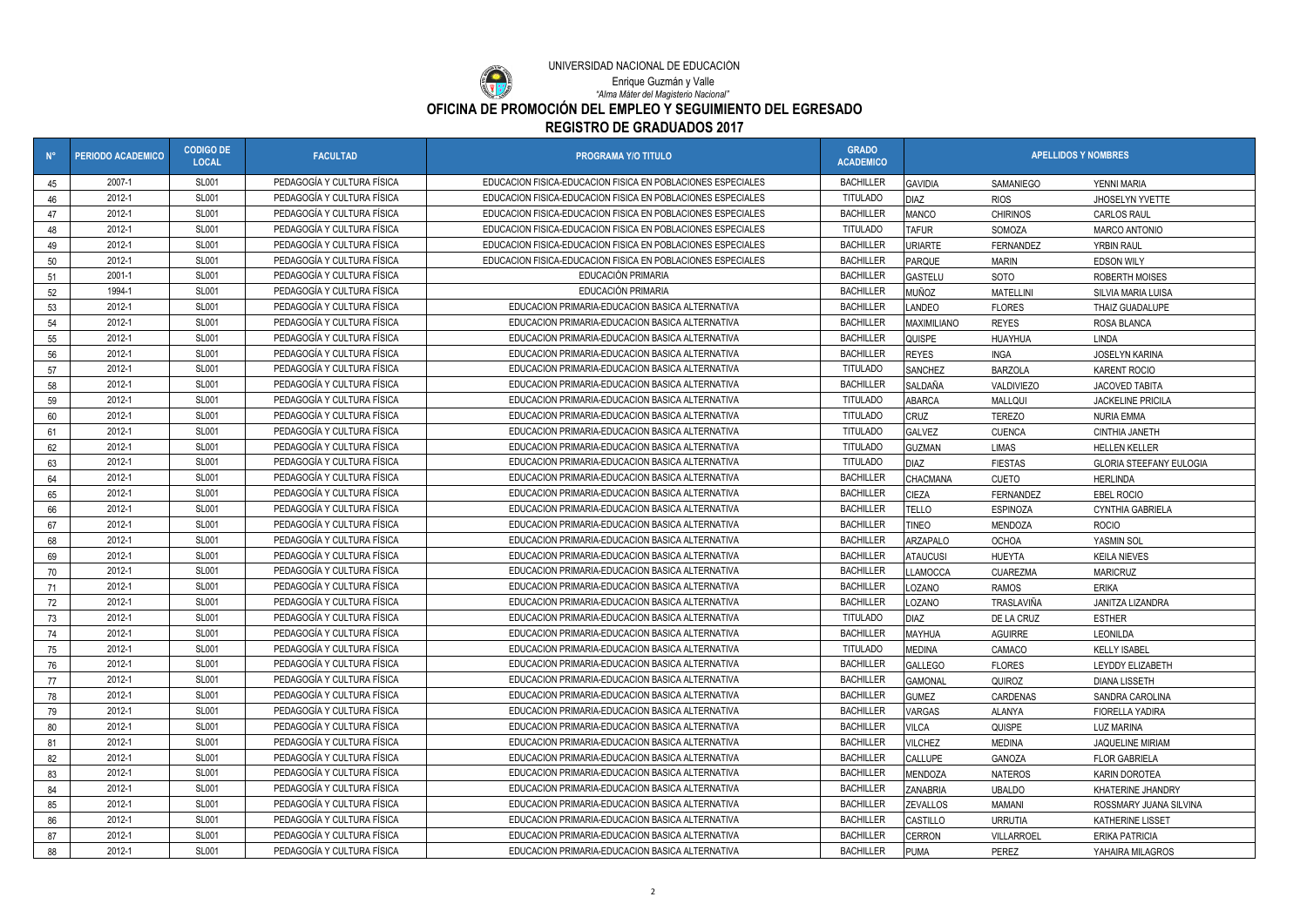**OFICINA DE PROMOCIÓN DEL EMPLEO Y SEGUIMIENTO DEL EGRESADO**

**REGISTRO DE GRADUADOS 2017**

*"Alma Máter del Magisterio Nacional"*

Enrique Guzmán y Valle

O

| $N^{\circ}$ | <b>PERIODO ACADEMICO</b> | <b>CODIGO DE</b><br><b>LOCAL</b> | <b>FACULTAD</b>            | <b>PROGRAMA Y/O TITULO</b>                      | <b>GRADO</b><br><b>ACADEMICO</b> | <b>APELLIDOS Y NOMBRES</b> |                 |                         |
|-------------|--------------------------|----------------------------------|----------------------------|-------------------------------------------------|----------------------------------|----------------------------|-----------------|-------------------------|
| 89          | 2012-1                   | <b>SL001</b>                     | PEDAGOGÍA Y CULTURA FÍSICA | EDUCACION PRIMARIA-EDUCACION BASICA ALTERNATIVA | <b>BACHILLER</b>                 | <b>RAMIREZ</b>             | YANAVILCA       | <b>ADALINA ARELIZ</b>   |
| 90          | 2012-1                   | <b>SL001</b>                     | PEDAGOGÍA Y CULTURA FÍSICA | EDUCACION PRIMARIA-EDUCACION BASICA ALTERNATIVA | EGRESADO                         | <b>ROBLES</b>              | <b>HUACACHI</b> | ROSA ANGELICA           |
| 91          | 2012-1                   | <b>SL001</b>                     | PEDAGOGÍA Y CULTURA FÍSICA | EDUCACION PRIMARIA-EDUCACION BASICA ALTERNATIVA | <b>TITULADO</b>                  | <b>SUARNAVAR</b>           | LANGA           | <b>JULISSA AMBROSIA</b> |
| 92          | 2012-1                   | <b>SL001</b>                     | PEDAGOGÍA Y CULTURA FÍSICA | EDUCACION PRIMARIA-EDUCACION BASICA ALTERNATIVA | <b>BACHILLER</b>                 | <b>ZELAYA</b>              | ANCHILLO        | <b>KELY YOCONDA</b>     |
| 93          | 2012-1                   | <b>SL001</b>                     | PEDAGOGÍA Y CULTURA FÍSICA | EDUCACION PRIMARIA-EDUCACION BASICA ALTERNATIVA | <b>TITULADO</b>                  | <b>ROJAS</b>               | NUÑEZ           | <b>ELIZABETH</b>        |
| 94          | 2012-1                   | <b>SL001</b>                     | PEDAGOGÍA Y CULTURA FÍSICA | EDUCACION PRIMARIA-EDUCACION BASICA ALTERNATIVA | <b>BACHILLER</b>                 | <b>MENDOZA</b>             | <b>MERINO</b>   | <b>BETZABE</b>          |
| 95          | 2012-1                   | <b>SL001</b>                     | PEDAGOGÍA Y CULTURA FÍSICA | EDUCACION PRIMARIA-EDUCACION BASICA ALTERNATIVA | <b>BACHILLER</b>                 | <b>MORA</b>                | GARAY           | MILAGROS JUANA          |
| 96          | 2012-1                   | <b>SL001</b>                     | PEDAGOGÍA Y CULTURA FÍSICA | EDUCACION PRIMARIA-EDUCACION BASICA ALTERNATIVA | <b>BACHILLER</b>                 | <b>CARACUZMA</b>           | CONDOR          | <b>MARITZA ROSA</b>     |
| 97          | 2012-1                   | <b>SL001</b>                     | PEDAGOGÍA Y CULTURA FÍSICA | EDUCACION PRIMARIA-EDUCACION BASICA ALTERNATIVA | <b>TITULADO</b>                  | <b>CARHUAS</b>             | VEGA            | ENA                     |
| 98          | 2012-1                   | <b>SL001</b>                     | PEDAGOGÍA Y CULTURA FÍSICA | EDUCACION PRIMARIA-EDUCACION BASICA ALTERNATIVA | <b>BACHILLER</b>                 | PEÑA                       | GOLDEMBERG      | <b>DINA RAQUEL</b>      |
| 99          | 2007-1                   | <b>SL001</b>                     | PEDAGOGÍA Y CULTURA FÍSICA | EDUCACION PRIMARIA-EDUCACION BASICA ALTERNATIVA | <b>BACHILLER</b>                 | PADILLA                    | GAYTAN          | <b>JANET PATRICIA</b>   |
| 100         | 2008-1                   | <b>SL001</b>                     | PEDAGOGÍA Y CULTURA FÍSICA | EDUCACION PRIMARIA-EDUCACION BASICA ALTERNATIVA | <b>TITULADO</b>                  | <b>REMIGIO</b>             | <b>ROBLES</b>   | <b>LIZBETH ROCIO</b>    |
| 101         | 2008-1                   | <b>SL001</b>                     | PEDAGOGÍA Y CULTURA FÍSICA | EDUCACION PRIMARIA-EDUCACION BASICA ALTERNATIVA | <b>BACHILLER</b>                 | <b>AGUI</b>                | <b>LIBERATO</b> | SOLEDAD                 |
| 102         | 2009-1                   | <b>SL001</b>                     | PEDAGOGÍA Y CULTURA FÍSICA | EDUCACION PRIMARIA-EDUCACION BASICA ALTERNATIVA | <b>BACHILLER</b>                 | <b>JERI</b>                | <b>BORDA</b>    | DAVID ELEAZAR           |
| 103         | 2010-1                   | <b>SL001</b>                     | PEDAGOGÍA Y CULTURA FÍSICA | EDUCACION PRIMARIA-EDUCACION BASICA ALTERNATIVA | <b>BACHILLER</b>                 | <b>BARRIOS</b>             | <b>HUAMAN</b>   | <b>LIZ KATERIN</b>      |
| 104         | 2010-1                   | <b>SL001</b>                     | PEDAGOGÍA Y CULTURA FÍSICA | EDUCACION PRIMARIA-EDUCACION BASICA ALTERNATIVA | <b>BACHILLER</b>                 | CARHUANCHO                 | RAYMUNDO        | <b>LIZ KETTY</b>        |
| 105         | 2010-1                   | <b>SL001</b>                     | PEDAGOGÍA Y CULTURA FÍSICA | EDUCACION PRIMARIA-EDUCACION BASICA ALTERNATIVA | <b>BACHILLER</b>                 | CAUTI                      | <b>FLORES</b>   | NIEVES ROSARIO          |
| 106         | 2010-1                   | <b>SL001</b>                     | PEDAGOGÍA Y CULTURA FÍSICA | EDUCACION PRIMARIA-EDUCACION BASICA ALTERNATIVA | <b>BACHILLER</b>                 | <b>HUACANI</b>             | ORIHUELA        | <b>GLADYS</b>           |
| 107         | 2011-1                   | <b>SL001</b>                     | PEDAGOGÍA Y CULTURA FÍSICA | EDUCACION PRIMARIA-EDUCACION BASICA ALTERNATIVA | <b>BACHILLER</b>                 | <b>GASPAR</b>              | CASTILLO        | <b>ANYELA GISVEL</b>    |
| 108         | 2011-1                   | <b>SL001</b>                     | PEDAGOGÍA Y CULTURA FÍSICA | EDUCACION PRIMARIA-EDUCACION BASICA ALTERNATIVA | <b>BACHILLER</b>                 | ANAYA                      | CORONADO        | ZOILA ELIZABETH         |
| 109         | 2011-1                   | <b>SL001</b>                     | PEDAGOGÍA Y CULTURA FÍSICA | EDUCACION PRIMARIA-EDUCACION BASICA ALTERNATIVA | <b>BACHILLER</b>                 | <b>CHANCA</b>              | ANQUIPA         | KATIA YULISA            |
| 110         | 2011-1                   | <b>SL001</b>                     | PEDAGOGÍA Y CULTURA FÍSICA | EDUCACION PRIMARIA-EDUCACION BASICA ALTERNATIVA | <b>BACHILLER</b>                 | <b>VENTURA</b>             | <b>CHAVEZ</b>   | JHOSELIN YURICO         |
| 111         | 2011-1                   | <b>SL001</b>                     | PEDAGOGÍA Y CULTURA FÍSICA | EDUCACION PRIMARIA-EDUCACION BASICA ALTERNATIVA | <b>TITULADO</b>                  | <b>HUAMANI</b>             | <b>BALDEON</b>  | <b>CAROL VANESA</b>     |
| 112         | 2011-1                   | <b>SL001</b>                     | PEDAGOGÍA Y CULTURA FÍSICA | EDUCACION PRIMARIA-EDUCACION BASICA ALTERNATIVA | <b>BACHILLER</b>                 | <b>BAQUEDANO</b>           | PUMACAJIA       | <b>JESSICA LUZ</b>      |
| 113         | 2011-1                   | <b>SL001</b>                     | PEDAGOGÍA Y CULTURA FÍSICA | EDUCACION PRIMARIA-EDUCACION BASICA ALTERNATIVA | <b>BACHILLER</b>                 | <b>CORDOVA</b>             | LEON            | <b>KATTY</b>            |
| 114         | 2011-1                   | <b>SL001</b>                     | PEDAGOGÍA Y CULTURA FÍSICA | EDUCACION PRIMARIA-EDUCACION BASICA ALTERNATIVA | EGRESADO                         | <b>HUARCAYA</b>            | <b>ALARCON</b>  | KATHERINE VANESSA       |
| 115         | 2011-1                   | <b>SL001</b>                     | PEDAGOGÍA Y CULTURA FÍSICA | EDUCACION PRIMARIA-EDUCACION BASICA ALTERNATIVA | <b>BACHILLER</b>                 | YANGE                      | POMPILLA        | JOSELYN CINTHYA         |
| 116         | 2011-1                   | <b>SL001</b>                     | PEDAGOGÍA Y CULTURA FÍSICA | EDUCACION PRIMARIA-EDUCACION BASICA ALTERNATIVA | <b>BACHILLER</b>                 | CALDERON                   | <b>ROMERO</b>   | YESICA NOEMI            |
| 117         | 2011-1                   | <b>SL001</b>                     | PEDAGOGÍA Y CULTURA FÍSICA | EDUCACION PRIMARIA-EDUCACION BASICA ALTERNATIVA | <b>BACHILLER</b>                 | <b>PRADO</b>               | <b>NONATO</b>   | <b>ERIKA MILAGROS</b>   |
| 118         | 2011-1                   | <b>SL001</b>                     | PEDAGOGÍA Y CULTURA FÍSICA | EDUCACION PRIMARIA-EDUCACION BASICA ALTERNATIVA | <b>BACHILLER</b>                 | <b>PRADO</b>               | <b>NONATO</b>   | <b>JEANETT</b>          |
| 119         | 2011-1                   | <b>SL001</b>                     | PEDAGOGÍA Y CULTURA FÍSICA | EDUCACION PRIMARIA-EDUCACION BASICA ALTERNATIVA | <b>BACHILLER</b>                 | <b>MARIN</b>               | <b>CHAVEZ</b>   | <b>NOEMI RUTH</b>       |
| 120         | 2011-1                   | <b>SL001</b>                     | PEDAGOGÍA Y CULTURA FÍSICA | EDUCACION PRIMARIA-EDUCACION BASICA ALTERNATIVA | <b>BACHILLER</b>                 | <b>OCHOA</b>               | <b>ESPINOZA</b> | ADI CELINA              |
| 121         | 2012-1                   | <b>SL001</b>                     | PEDAGOGÍA Y CULTURA FÍSICA | EDUCACION PRIMARIA-EDUCACION BASICA ALTERNATIVA | <b>BACHILLER</b>                 | <b>CHAHUA</b>              | <b>REYES</b>    | <b>NELLY ROSA</b>       |
| 122         | 2012-1                   | <b>SL001</b>                     | PEDAGOGÍA Y CULTURA FÍSICA | EDUCACION PRIMARIA-EDUCACION BASICA ALTERNATIVA | <b>BACHILLER</b>                 | <b>AZAÑERO</b>             | <b>HUAMAN</b>   | <b>DINA ABIGAEL</b>     |
| 123         | 2012-1                   | <b>SL001</b>                     | PEDAGOGÍA Y CULTURA FÍSICA | EDUCACION PRIMARIA-EDUCACION BASICA ALTERNATIVA | <b>BACHILLER</b>                 | <b>TAIPE</b>               | HUANHUAYO       | <b>FLORINDA</b>         |
| 124         | 2012-1                   | <b>SL001</b>                     | PEDAGOGÍA Y CULTURA FÍSICA | EDUCACION PRIMARIA-EDUCACION BASICA ALTERNATIVA | <b>BACHILLER</b>                 | <b>CISNEROS</b>            | ROMERO          | <b>ESTEFANI SOFIA</b>   |
| 125         | 2012-1                   | <b>SL001</b>                     | PEDAGOGÍA Y CULTURA FÍSICA | EDUCACION PRIMARIA-EDUCACION BASICA ALTERNATIVA | <b>BACHILLER</b>                 | <b>CONTRERAS</b>           | CHANHUALLA      | SANDRA BEATRIZ          |
| 126         | 2012-1                   | <b>SL001</b>                     | PEDAGOGÍA Y CULTURA FÍSICA | EDUCACION PRIMARIA-EDUCACION BASICA ALTERNATIVA | <b>BACHILLER</b>                 | <b>CORDOVA</b>             | <b>GALLARDO</b> | SHEYLA BRIGUITTE        |
| 127         | 2012-1                   | <b>SL001</b>                     | PEDAGOGÍA Y CULTURA FÍSICA | EDUCACION PRIMARIA-EDUCACION BASICA ALTERNATIVA | <b>TITULADO</b>                  | LIZANA                     | CHACCHI         | CONSUELO SOLEDAD        |
| 128         | 2012-1                   | <b>SL001</b>                     | PEDAGOGÍA Y CULTURA FÍSICA | EDUCACION PRIMARIA-EDUCACION BASICA ALTERNATIVA | <b>TITULADO</b>                  | <b>CUBAS</b>               | <b>TORPOCO</b>  | YANETH MARISOL          |
| 129         | 2012-1                   | <b>SL001</b>                     | PEDAGOGÍA Y CULTURA FÍSICA | EDUCACION PRIMARIA-EDUCACION BASICA ALTERNATIVA | <b>TITULADO</b>                  | <b>DAVILA</b>              | ALHUA           | <b>LISSI YSABEL</b>     |
| 130         | 2012-1                   | <b>SL001</b>                     | PEDAGOGÍA Y CULTURA FÍSICA | EDUCACION PRIMARIA-EDUCACION BASICA ALTERNATIVA | <b>BACHILLER</b>                 | DE LA CRUZ                 | YAURI           | RODY OTTO               |
| 131         | 2012-1                   | <b>SL001</b>                     | PEDAGOGÍA Y CULTURA FÍSICA | EDUCACION PRIMARIA-EDUCACION BASICA ALTERNATIVA | <b>BACHILLER</b>                 | YAURI                      | QUISPE          | ROXANA                  |
| 132         | 2012-1                   | <b>SL001</b>                     | PEDAGOGÍA Y CULTURA FÍSICA | EDUCACION PRIMARIA-EDUCACION BASICA ALTERNATIVA | <b>EGRESADO</b>                  | <b>LOPEZ</b>               | PEREZ           | ALEXANDRA LESLIE        |